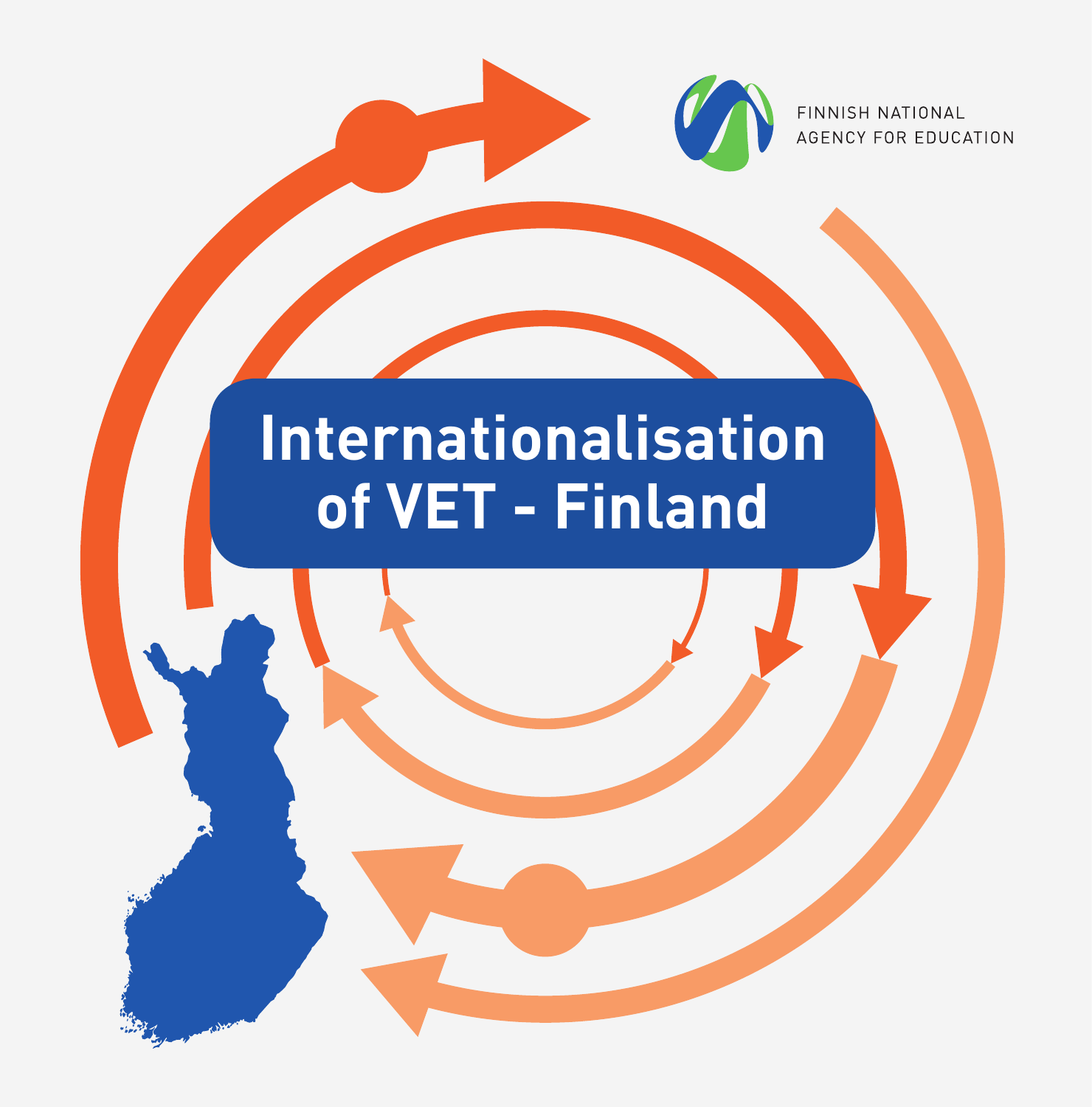## **1. The development of internationalisation of VET in Finland**

| <b>Early years</b><br>1995-2005                                                                                | <b>Growth years</b><br>2006-2011                                                                    | Broadening, step I,<br>2012-2016                                                                                               | <b>Broadening, step II,</b><br>$2017 -$                                                                                      |
|----------------------------------------------------------------------------------------------------------------|-----------------------------------------------------------------------------------------------------|--------------------------------------------------------------------------------------------------------------------------------|------------------------------------------------------------------------------------------------------------------------------|
| <b>Focus: cooperation</b><br>partnerships and<br>pilot projects                                                | <b>Focus: increasing VET</b><br>mobility and forming<br>of national networks                        | Focus: increasing num-<br>ber of Finnish VET insti-<br>tutions taking part in<br><b>activities</b>                             | <b>Focus:</b> increasing the<br>global dimension of VET<br>internationalisation                                              |
| <b>Programmes:</b><br>Leonardo da Vinci I<br>and II, Nordplus,<br>National funding<br>scheme                   | <b>Programmes:</b> Lifelong<br>Learning Programme<br>(LLP), Nordplus,<br>National funding<br>scheme | Programmes: Erasmus+.:<br>Nordplus, National<br>funding scheme with<br>more global focus                                       | Programmes: Erasmus+<br>and successor $2021 -$ .<br>Nordplus, National fund-<br>ing scheme also includ-<br>ing export of VET |
| <b>Main achievements:</b><br>first government<br>programmes taking<br>into account VET<br>internationalisation | <b>Main achievements:</b><br>clear, strategic goals<br>in government<br>programme                   | <b>Main achievements:</b><br>internationalisation<br>more integrated into<br>everyday activities of<br><b>VET institutions</b> | <b>Preliminary achieve-</b><br>ments: increasing<br>global student mobility.<br>first major VET export<br>actions            |

International cooperation and mobility are encouraged in Finnish vocational education and training. This is done both at home within the qualifications, in the training contents and virtual cooperation as well as abroad through international cooperation and mobility. "The aim of internationalisation and mobility in vocational education and training is to enhance the competitiveness and quality of the Finnish working life. The aim is also to develop the education and training systems and to provide students with personal skills and vocational skills. Furthermore, the aim is to give global outlooks on the professions and competences required in an increasingly internationalised labour market and multicultural society."

The Erasmus+ and previously Leonardo da Vinci programmes have been and still are the most important funding schemes, providing not only the monetary means for mobility and cooperation, but also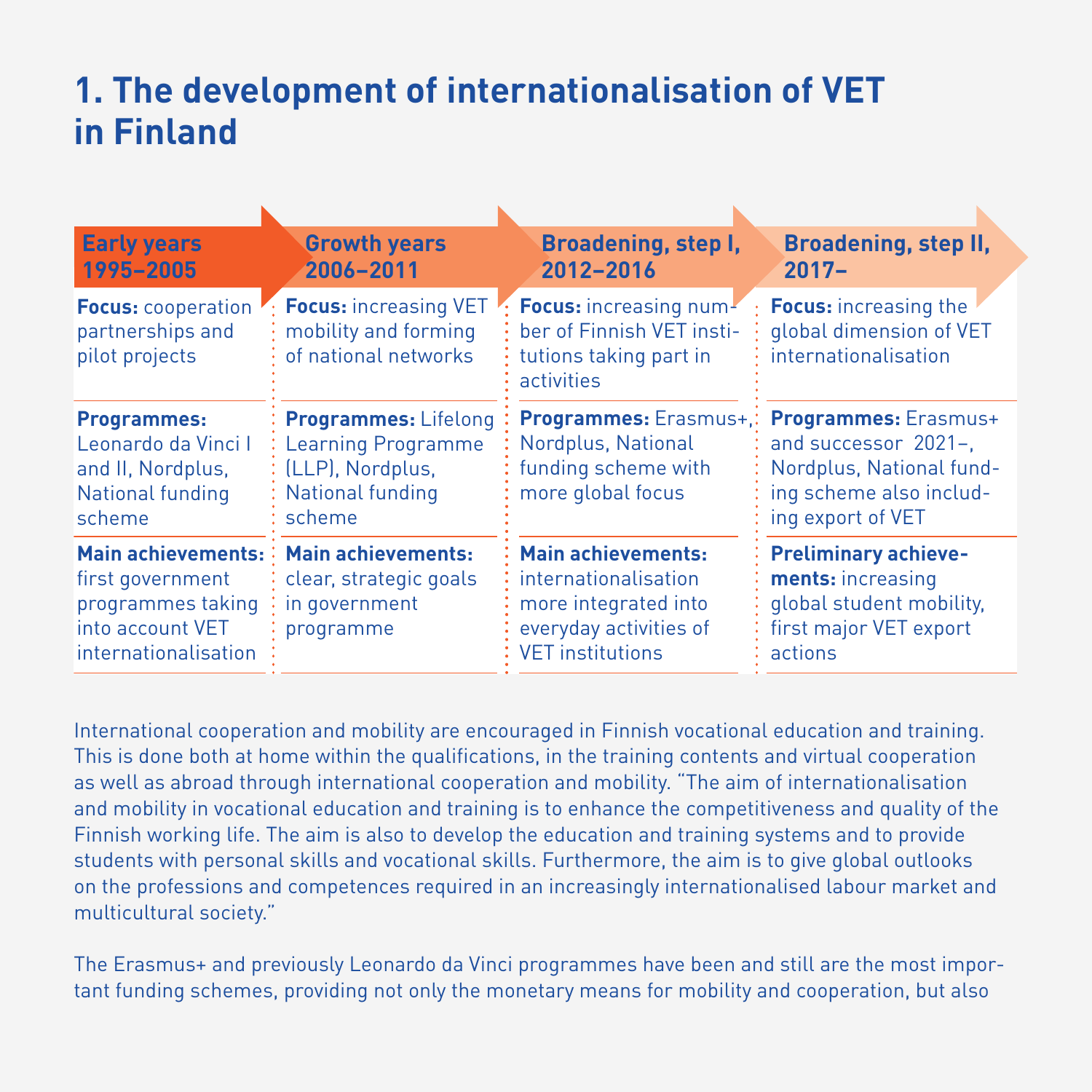supports setting up structures and partnerships, and develops the knowledge and skills of the VET institutions. The autonomy of the VET institutions and their overall development into larger "knowledge and competence centres" are factors that have greatly influenced the internationalisation of the sector. Especially important for the global cooperation of Finnish VET institutions has been and still is today the national funding provided in yearly calls, since mid-1990's, by the Finnish National Agency for Education (EDUFI) to networks of VET colleges. The Nordic cooperation programme Nordplus, with its rather long history, plays a role in establishing Nordic cooperation and also supports Baltic contacts.

#### **2. Student mobility from and to Finland 2009–2018**

**45 000 students started their studies in Finnish VET institutions in 2017.**

#### **Mobility of VET students 2009–2018, absolute numbers**

**Number of outgoing and incoming students compared to total annual student intake 2009–2018 (%)**



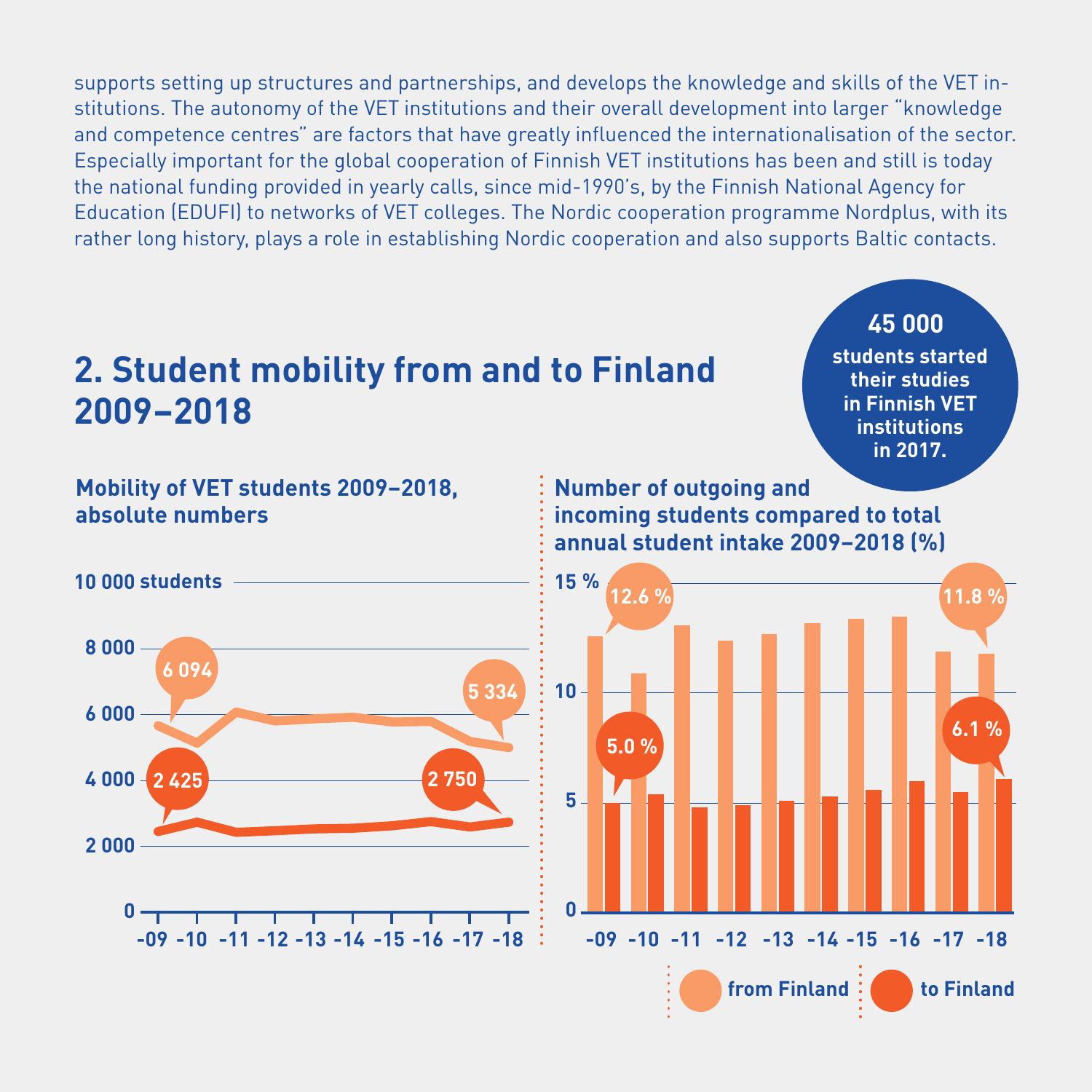### **3. Mobility of students in VET by continent in 2018**

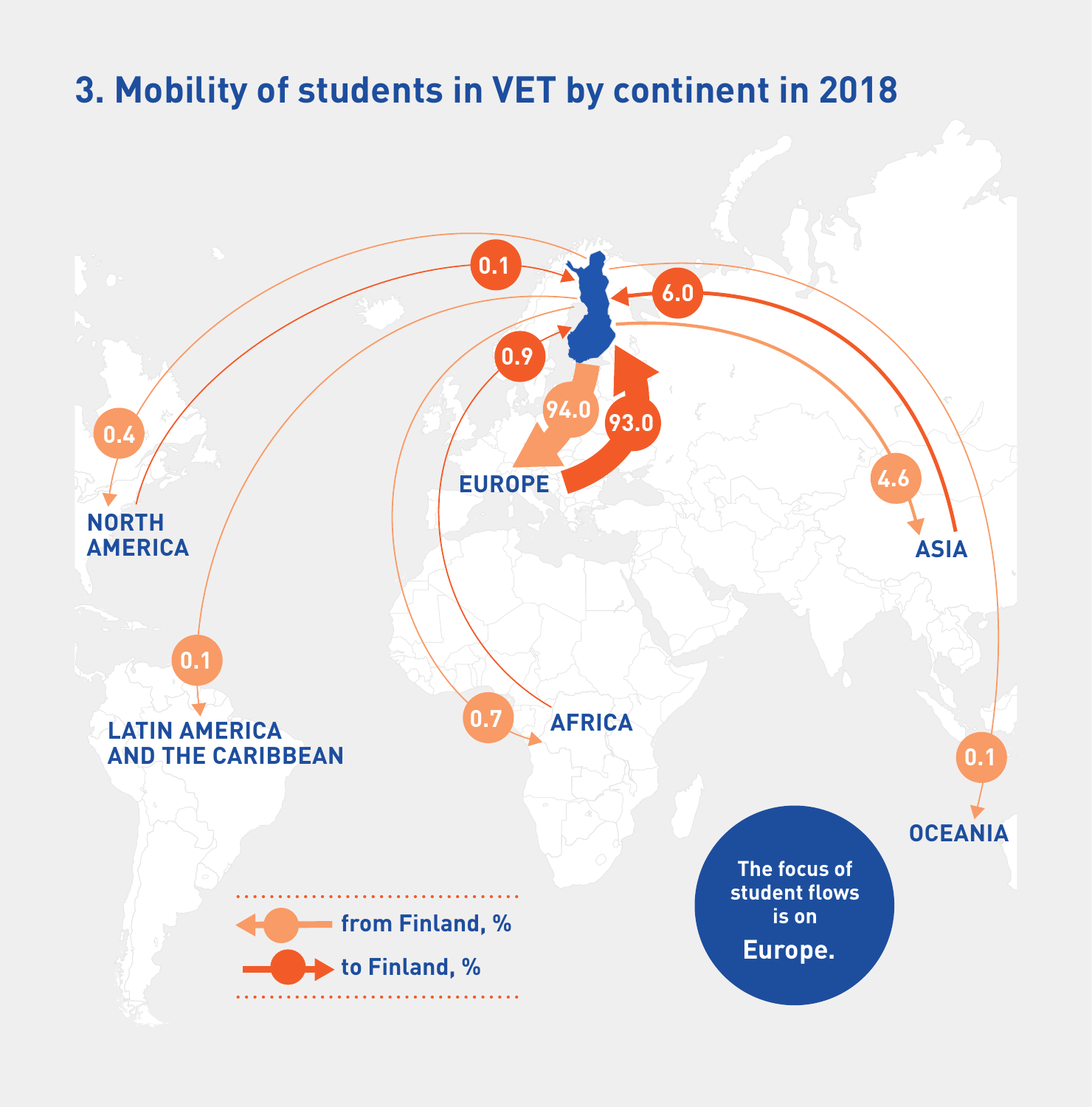### **4. The most common partner countries for VET student mobility in 2018**

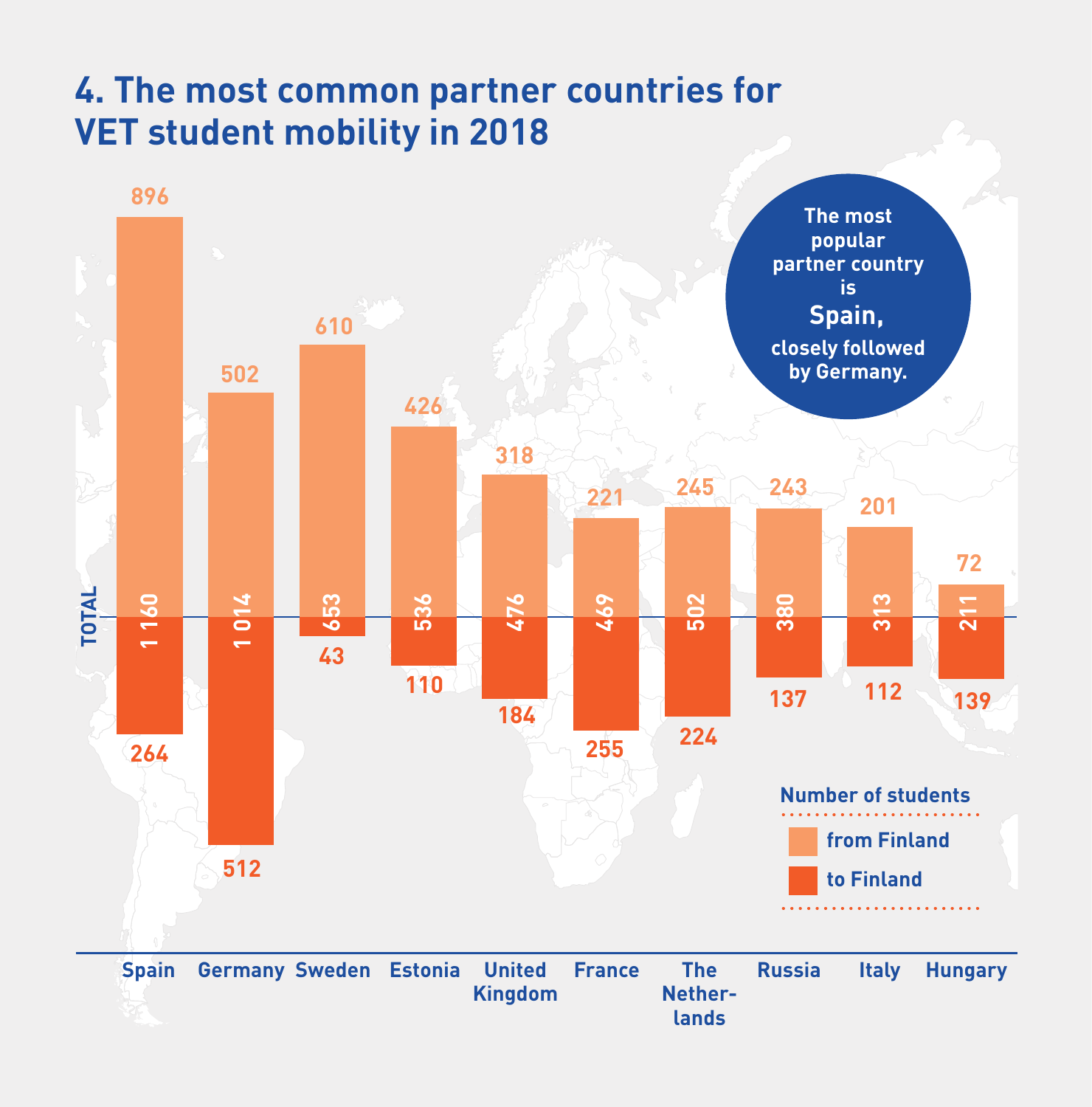#### **5. Mobility activity by education sector compared to annual student intake 2018**

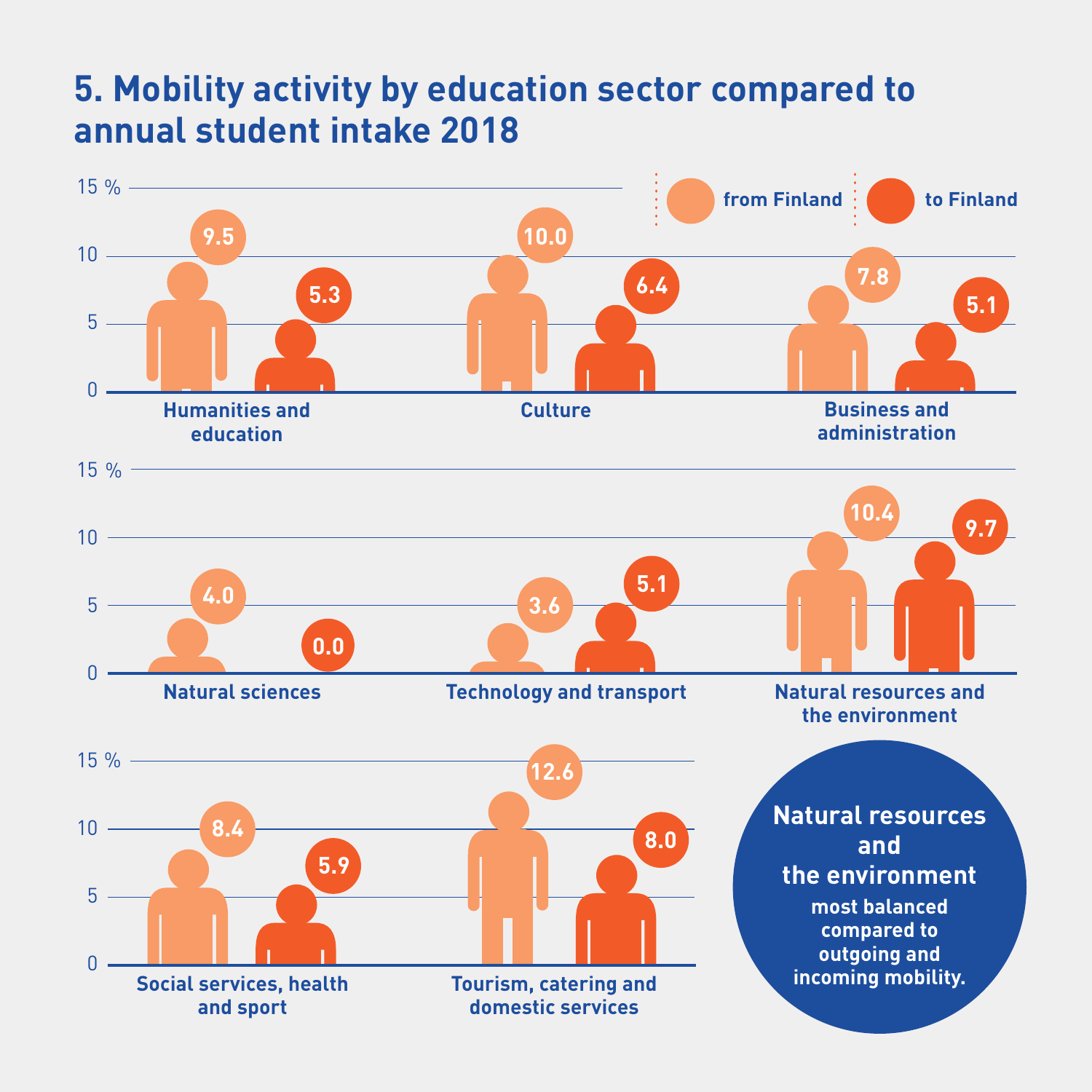## **6. How outgoing student mobility was financed in vocational education and training 2018**

| <b>Mobility</b><br><b>Programme</b>                                        | <b>Students</b><br>from Finland | $\%$   | <b>Students</b><br>to Finland | $\%$   |
|----------------------------------------------------------------------------|---------------------------------|--------|-------------------------------|--------|
| Erasmus+                                                                   | 2407                            | 76.9   | 2 1 9 4                       | 79.8   |
| <b>Nordplus</b>                                                            | $\overline{2}$                  | 0.1    | 46                            | 1.7    |
| <b>Funding from</b><br>the Finnish National<br><b>Agency for Education</b> | 181                             | 5.8    | 38                            | 1.4    |
| <b>Funding from</b><br>educational institution                             | 358                             | (11.4) | 123                           | 4.5    |
| <b>Student's own funding</b>                                               | 108                             | 3.4    | 67                            | 2.4    |
| <b>Other funding</b>                                                       | 75                              | 2.4    | 282                           | (10.3) |
| <b>Total</b>                                                               | 3 1 3 1                         |        | 2750                          |        |

**Regional variations in outgoing and incoming mobility are significant – the most active region**

#### **Southern Finland**

**send out 13 % the most in-active Eastern Finland only 10 % of their new students yearly.**